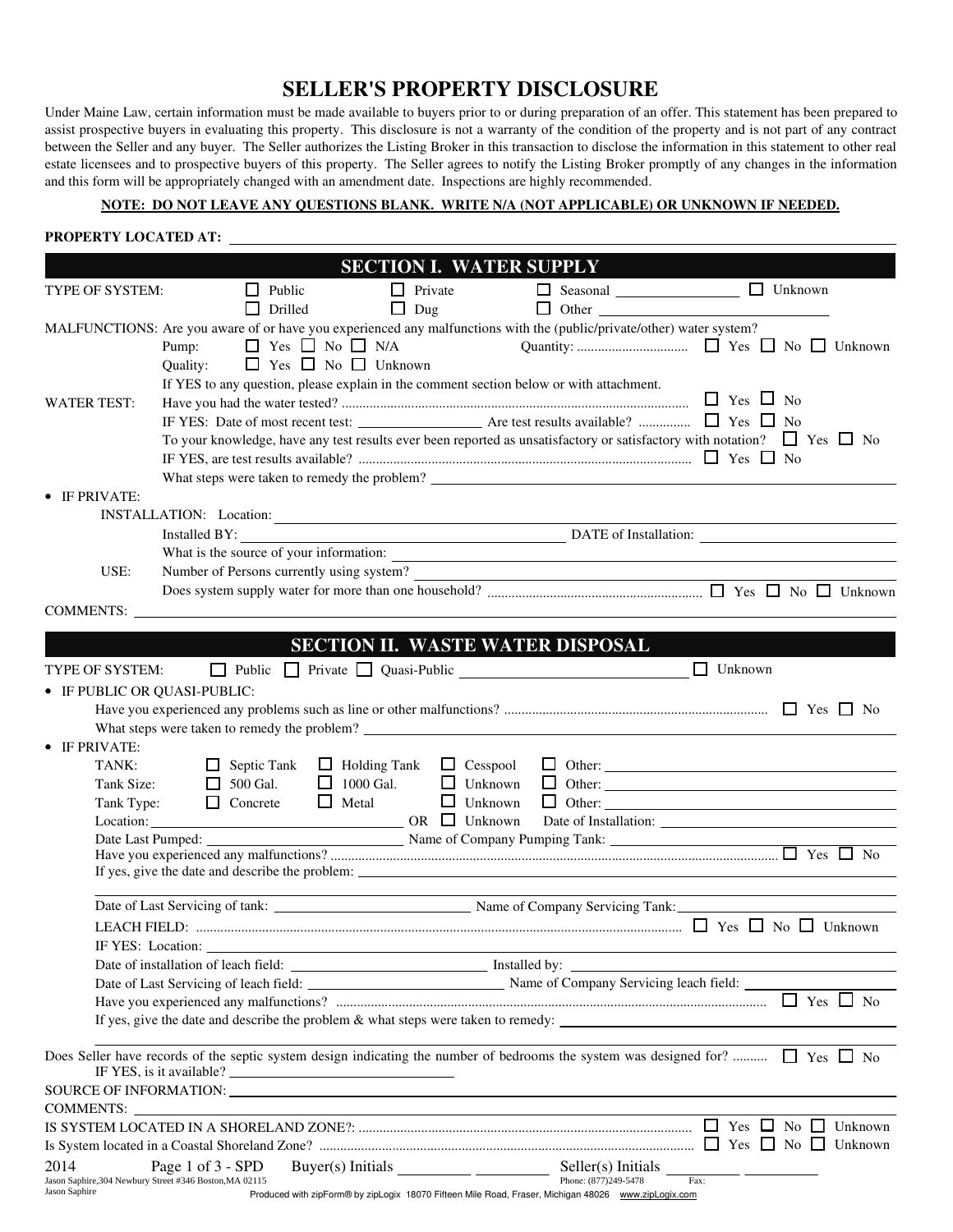## PROPERTY LOCATED AT

|                                                                                                                                                                                                                                                                                     | SECTION III. HEATING SYSTEM(S)/SOURCES(S)                                                                                                                                                                                                                       |                                                                                                                      |                                                                                                                                                                                                                               |                      |                                        |  |  |
|-------------------------------------------------------------------------------------------------------------------------------------------------------------------------------------------------------------------------------------------------------------------------------------|-----------------------------------------------------------------------------------------------------------------------------------------------------------------------------------------------------------------------------------------------------------------|----------------------------------------------------------------------------------------------------------------------|-------------------------------------------------------------------------------------------------------------------------------------------------------------------------------------------------------------------------------|----------------------|----------------------------------------|--|--|
| Heating System(s)/Source(s)                                                                                                                                                                                                                                                         | SYSTEM 1                                                                                                                                                                                                                                                        | SYSTEM 2                                                                                                             | SYSTEM 3                                                                                                                                                                                                                      |                      | SYSTEM 4                               |  |  |
| TYPE(S)                                                                                                                                                                                                                                                                             |                                                                                                                                                                                                                                                                 |                                                                                                                      |                                                                                                                                                                                                                               |                      |                                        |  |  |
| Age of system(s)/source(s)                                                                                                                                                                                                                                                          |                                                                                                                                                                                                                                                                 |                                                                                                                      |                                                                                                                                                                                                                               |                      |                                        |  |  |
| Name of company that services                                                                                                                                                                                                                                                       |                                                                                                                                                                                                                                                                 |                                                                                                                      |                                                                                                                                                                                                                               |                      |                                        |  |  |
| system(s)/source(s)                                                                                                                                                                                                                                                                 |                                                                                                                                                                                                                                                                 |                                                                                                                      |                                                                                                                                                                                                                               |                      |                                        |  |  |
| Date of most recent service call                                                                                                                                                                                                                                                    |                                                                                                                                                                                                                                                                 |                                                                                                                      |                                                                                                                                                                                                                               |                      |                                        |  |  |
| Annual consumption per system/<br>source (i.e., gallons, kilowatt                                                                                                                                                                                                                   |                                                                                                                                                                                                                                                                 |                                                                                                                      |                                                                                                                                                                                                                               |                      |                                        |  |  |
| hours, $\text{cord}(s)$ )                                                                                                                                                                                                                                                           |                                                                                                                                                                                                                                                                 |                                                                                                                      |                                                                                                                                                                                                                               |                      |                                        |  |  |
| Malfunction per system(s)/                                                                                                                                                                                                                                                          |                                                                                                                                                                                                                                                                 |                                                                                                                      |                                                                                                                                                                                                                               |                      |                                        |  |  |
| source(s) within past 2 years                                                                                                                                                                                                                                                       |                                                                                                                                                                                                                                                                 |                                                                                                                      |                                                                                                                                                                                                                               |                      |                                        |  |  |
| Other pertinent information                                                                                                                                                                                                                                                         |                                                                                                                                                                                                                                                                 |                                                                                                                      |                                                                                                                                                                                                                               |                      |                                        |  |  |
| Buried Oil Supply Line:                                                                                                                                                                                                                                                             | $\Box$ Yes $\Box$ No $\Box$ Unknown Sleeved: $\Box$ Yes $\Box$ No                                                                                                                                                                                               |                                                                                                                      |                                                                                                                                                                                                                               |                      |                                        |  |  |
|                                                                                                                                                                                                                                                                                     |                                                                                                                                                                                                                                                                 |                                                                                                                      |                                                                                                                                                                                                                               |                      |                                        |  |  |
| Is more than one heat source vented through one flue? $\Box$ Yes $\Box$ No $\Box$ Unknown Had a chimney fire: $\Box$ Yes $\Box$ No $\Box$ Unknown<br>Has chimney been inspected? $\Box$ Yes $\Box$ No $\Box$ Unknown; If Yes, when: Power Vent: $\Box$ Yes $\Box$ No $\Box$ Unknown |                                                                                                                                                                                                                                                                 |                                                                                                                      |                                                                                                                                                                                                                               |                      |                                        |  |  |
| <b>COMMENTS:</b>                                                                                                                                                                                                                                                                    |                                                                                                                                                                                                                                                                 |                                                                                                                      |                                                                                                                                                                                                                               |                      |                                        |  |  |
|                                                                                                                                                                                                                                                                                     |                                                                                                                                                                                                                                                                 |                                                                                                                      |                                                                                                                                                                                                                               |                      |                                        |  |  |
|                                                                                                                                                                                                                                                                                     |                                                                                                                                                                                                                                                                 |                                                                                                                      | <b>SECTION IV. HAZARDOUS MATERIAL</b>                                                                                                                                                                                         |                      |                                        |  |  |
| The licensee is disclosing that the Seller is making representations contained herein.                                                                                                                                                                                              |                                                                                                                                                                                                                                                                 |                                                                                                                      |                                                                                                                                                                                                                               |                      |                                        |  |  |
| UNDERGROUND STORAGE TANKS - Current or previously existing:                                                                                                                                                                                                                         |                                                                                                                                                                                                                                                                 |                                                                                                                      |                                                                                                                                                                                                                               |                      |                                        |  |  |
| Are there now, or have there ever been, any underground storage tanks on your property?                                                                                                                                                                                             |                                                                                                                                                                                                                                                                 |                                                                                                                      |                                                                                                                                                                                                                               |                      | □ Yes □ No □ Unknown                   |  |  |
| IF YES: Are tanks in current use? $\Box$ Yes $\Box$ No $\Box$ Unknown                                                                                                                                                                                                               |                                                                                                                                                                                                                                                                 |                                                                                                                      |                                                                                                                                                                                                                               |                      |                                        |  |  |
|                                                                                                                                                                                                                                                                                     | IF NO above: How long have $tank(s)$ been out of service?                                                                                                                                                                                                       |                                                                                                                      |                                                                                                                                                                                                                               |                      |                                        |  |  |
| What materials are, or were, stored in the $tank(s)$ ?<br>Age of $tank(s)$ : Size of $tank(s)$ :                                                                                                                                                                                    |                                                                                                                                                                                                                                                                 |                                                                                                                      |                                                                                                                                                                                                                               |                      |                                        |  |  |
| Location:                                                                                                                                                                                                                                                                           |                                                                                                                                                                                                                                                                 |                                                                                                                      | <u> 1989 - Johann Barn, fransk politik amerikansk politik (d. 1989)</u>                                                                                                                                                       |                      |                                        |  |  |
|                                                                                                                                                                                                                                                                                     |                                                                                                                                                                                                                                                                 |                                                                                                                      |                                                                                                                                                                                                                               |                      |                                        |  |  |
|                                                                                                                                                                                                                                                                                     |                                                                                                                                                                                                                                                                 |                                                                                                                      |                                                                                                                                                                                                                               |                      |                                        |  |  |
|                                                                                                                                                                                                                                                                                     |                                                                                                                                                                                                                                                                 |                                                                                                                      |                                                                                                                                                                                                                               |                      |                                        |  |  |
|                                                                                                                                                                                                                                                                                     |                                                                                                                                                                                                                                                                 |                                                                                                                      |                                                                                                                                                                                                                               |                      |                                        |  |  |
| ASBESTOS - Current or previously existing:<br><b>B.</b>                                                                                                                                                                                                                             |                                                                                                                                                                                                                                                                 |                                                                                                                      |                                                                                                                                                                                                                               |                      |                                        |  |  |
|                                                                                                                                                                                                                                                                                     |                                                                                                                                                                                                                                                                 |                                                                                                                      |                                                                                                                                                                                                                               |                      |                                        |  |  |
|                                                                                                                                                                                                                                                                                     |                                                                                                                                                                                                                                                                 |                                                                                                                      |                                                                                                                                                                                                                               |                      |                                        |  |  |
| • in flooring tiles?                                                                                                                                                                                                                                                                | • in the siding? $\Box$ Yes $\Box$ No $\Box$ Unknown • in the roofing shingles? $\Box$ Yes $\Box$ No $\Box$ Unknown<br>$\bullet$ other: $\qquad \qquad \square \qquad \text{Yes} \qquad \text{No} \qquad \text{Unknown}$<br>$\Box$ Yes $\Box$ No $\Box$ Unknown |                                                                                                                      |                                                                                                                                                                                                                               |                      |                                        |  |  |
|                                                                                                                                                                                                                                                                                     |                                                                                                                                                                                                                                                                 |                                                                                                                      |                                                                                                                                                                                                                               |                      |                                        |  |  |
| COMMENTS:                                                                                                                                                                                                                                                                           |                                                                                                                                                                                                                                                                 |                                                                                                                      |                                                                                                                                                                                                                               |                      |                                        |  |  |
| RADON/AIR - Current or previously existing:<br>C.                                                                                                                                                                                                                                   |                                                                                                                                                                                                                                                                 |                                                                                                                      |                                                                                                                                                                                                                               |                      |                                        |  |  |
|                                                                                                                                                                                                                                                                                     |                                                                                                                                                                                                                                                                 |                                                                                                                      |                                                                                                                                                                                                                               |                      |                                        |  |  |
| IF YES: Date: <u>By:</u><br>Results: <u>Parametric If applicable, What remedial steps were taken?</u>                                                                                                                                                                               |                                                                                                                                                                                                                                                                 |                                                                                                                      |                                                                                                                                                                                                                               |                      |                                        |  |  |
|                                                                                                                                                                                                                                                                                     |                                                                                                                                                                                                                                                                 |                                                                                                                      |                                                                                                                                                                                                                               |                      |                                        |  |  |
|                                                                                                                                                                                                                                                                                     |                                                                                                                                                                                                                                                                 |                                                                                                                      |                                                                                                                                                                                                                               |                      |                                        |  |  |
| Are test results available?                                                                                                                                                                                                                                                         |                                                                                                                                                                                                                                                                 |                                                                                                                      | Yes No Results & Comments:                                                                                                                                                                                                    |                      |                                        |  |  |
| RADON/WATER - Current or previously existing:<br>D.                                                                                                                                                                                                                                 |                                                                                                                                                                                                                                                                 |                                                                                                                      |                                                                                                                                                                                                                               |                      |                                        |  |  |
|                                                                                                                                                                                                                                                                                     |                                                                                                                                                                                                                                                                 |                                                                                                                      |                                                                                                                                                                                                                               |                      |                                        |  |  |
|                                                                                                                                                                                                                                                                                     |                                                                                                                                                                                                                                                                 |                                                                                                                      |                                                                                                                                                                                                                               |                      |                                        |  |  |
|                                                                                                                                                                                                                                                                                     |                                                                                                                                                                                                                                                                 |                                                                                                                      |                                                                                                                                                                                                                               |                      |                                        |  |  |
|                                                                                                                                                                                                                                                                                     |                                                                                                                                                                                                                                                                 |                                                                                                                      |                                                                                                                                                                                                                               |                      |                                        |  |  |
| Are test results available?                                                                                                                                                                                                                                                         |                                                                                                                                                                                                                                                                 |                                                                                                                      | $\Box$ Yes $\Box$ No Results & Comments:                                                                                                                                                                                      |                      |                                        |  |  |
| LEAD-BASED PAINT/PAINT HAZARDS - Current or previously existing: (Note: Lead-based paint is most commonly found in homes<br>Е.                                                                                                                                                      |                                                                                                                                                                                                                                                                 |                                                                                                                      |                                                                                                                                                                                                                               |                      |                                        |  |  |
| constructed prior to 1978; See EPA Disclosure brochure/form and Maine Lead Warning for more information)                                                                                                                                                                            |                                                                                                                                                                                                                                                                 |                                                                                                                      |                                                                                                                                                                                                                               |                      |                                        |  |  |
| Is there now or has there ever been lead-based paint and/or lead-based paint hazards on the property?                                                                                                                                                                               |                                                                                                                                                                                                                                                                 |                                                                                                                      |                                                                                                                                                                                                                               |                      | $\Box$ Yes $\Box$ No $\Box$ Unknown    |  |  |
| IF YES, describe location and the basis for the determination:                                                                                                                                                                                                                      |                                                                                                                                                                                                                                                                 |                                                                                                                      |                                                                                                                                                                                                                               |                      | $\Box$ Unknown but possible due to age |  |  |
| Do you know of any records or reports pertaining to such lead-based paint or lead-based paint hazards:                                                                                                                                                                              |                                                                                                                                                                                                                                                                 |                                                                                                                      |                                                                                                                                                                                                                               | $\Box$ Yes $\Box$ No |                                        |  |  |
|                                                                                                                                                                                                                                                                                     |                                                                                                                                                                                                                                                                 |                                                                                                                      |                                                                                                                                                                                                                               |                      |                                        |  |  |
|                                                                                                                                                                                                                                                                                     |                                                                                                                                                                                                                                                                 |                                                                                                                      | the control of the control of the control of the control of the control of the control of the control of the control of the control of the control of the control of the control of the control of the control of the control |                      |                                        |  |  |
|                                                                                                                                                                                                                                                                                     |                                                                                                                                                                                                                                                                 |                                                                                                                      |                                                                                                                                                                                                                               |                      |                                        |  |  |
| <b>COMMENTS:</b>                                                                                                                                                                                                                                                                    |                                                                                                                                                                                                                                                                 | <u> 1989 - Johann Barn, mars ann an t-Amhain Aonaich an t-Aonaich an t-Aonaich ann an t-Aonaich ann an t-Aonaich</u> |                                                                                                                                                                                                                               |                      |                                        |  |  |
| 2014                                                                                                                                                                                                                                                                                | Page 2 of 3 - SPD Buyer(s) Initials $\frac{1}{\sqrt{1-\frac{1}{2}}\sqrt{1-\frac{1}{2}}\sqrt{1-\frac{1}{2}}\sqrt{1-\frac{1}{2}}}}$                                                                                                                               |                                                                                                                      | $Seller(s)$ Initials $\_\_\_\_\_\_\_\_\_\_\_\_\_\_\_\_\_\_\_\_\_\_\_\_\_\_\_\_\_$                                                                                                                                             |                      |                                        |  |  |

Produced with zipForm® by zipLogix 18070 Fifteen Mile Road, Fraser, Michigan 48026 www.zipLogix.com